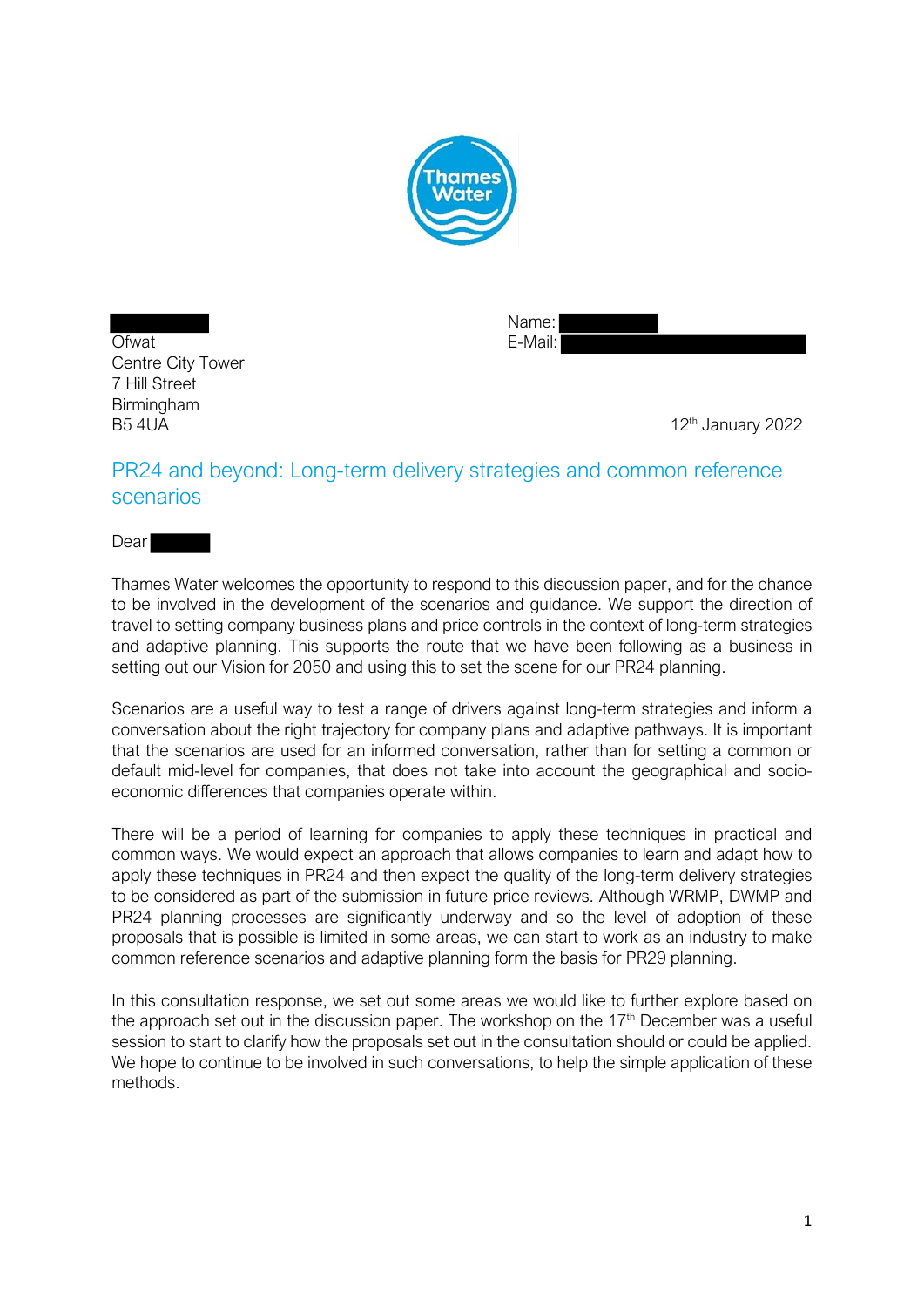We will focus our response on some of the issues raised by our initial observations the consultation document raises in turn:

- The importance of simplicity and ease of compliance
- Level of prescription
- Base vs enhancement
- Specific points on the scenarios

### The Importance of Simplicity and the Ease of Compliance

We agree with the high-level approach proposed by Ofwat, in following an adaptive planning process and the importance of setting out five-year business plans, in the context of a long-term delivery strategy.

The adaptive pathways and future scenarios modelling should be applied at a strategic level. There is a risk that using adaptive pathways may create a step change in the complexity of the price control process. Complexity carries its own risk, combined with any local variations specific to a water company.

The workshop on the  $17<sup>th</sup>$  December was a helpful first conversation in clarifying how these proposals could be applied in a way that supports the aims set out and but reduces complexity and the burden on companies. It is important, that as set out in that workshop, a flexible approach to 'good enough' is applied that allows companies to use existing work where detail exists and apply high level views or 'thought experiments' to achieve requirements beyond this.

An important example of this is in relation to the WRMP, and, more particularly, in the DWMP planning processes where the remaining time ahead of publication of the regional plans won't allow for detailed modelling of the full implications of the scenarios set out at this stage.

A practical example of an area where it may be possible to limit any increase incomplexity is to review the level of detail required in the proposed data tables to be completed. There is a risk that requiring the completion of too many data tables may constrain how this approach is applied.

We look forward to further clarification and engagement on the practical and simple application of the proposals set out in the discussion document.

#### Level of Prescription

We understand the need for some level of commonality between companies to allow for comparison in the price review process. However, it is important to allow companies the freedom to develop their own strategies that reflect the differences in the geographical areas and socioeconomic circumstances that companies operate within.

We support the use of adaptive pathways in planning given the level of uncertainty facing the sector. We think the primary purpose of adaptive planning must be to inform short-term decisions and help determine when you need to make step changes in investment or approach. Ofwat's emphasis should be on assessing companies' AMP8 plans according to whether they are robust to future uncertainty. In other words, having considered future uncertainties and the way that strategies will need to adapt, the focus should be on ensuring that we do the right things in AMP8. We should build the right foundations for the future and not inadvertently "close the door" on potential future actions. There will be many alternative pathways, and even more options associated with those pathways. This requirement could easily lead to a disproportionate effort spent justifying uncertain choices beyond AMP8, when all that is actually required is confidence that the AMP8 plan is robust to and sensible in the light of different plausible possible futures.